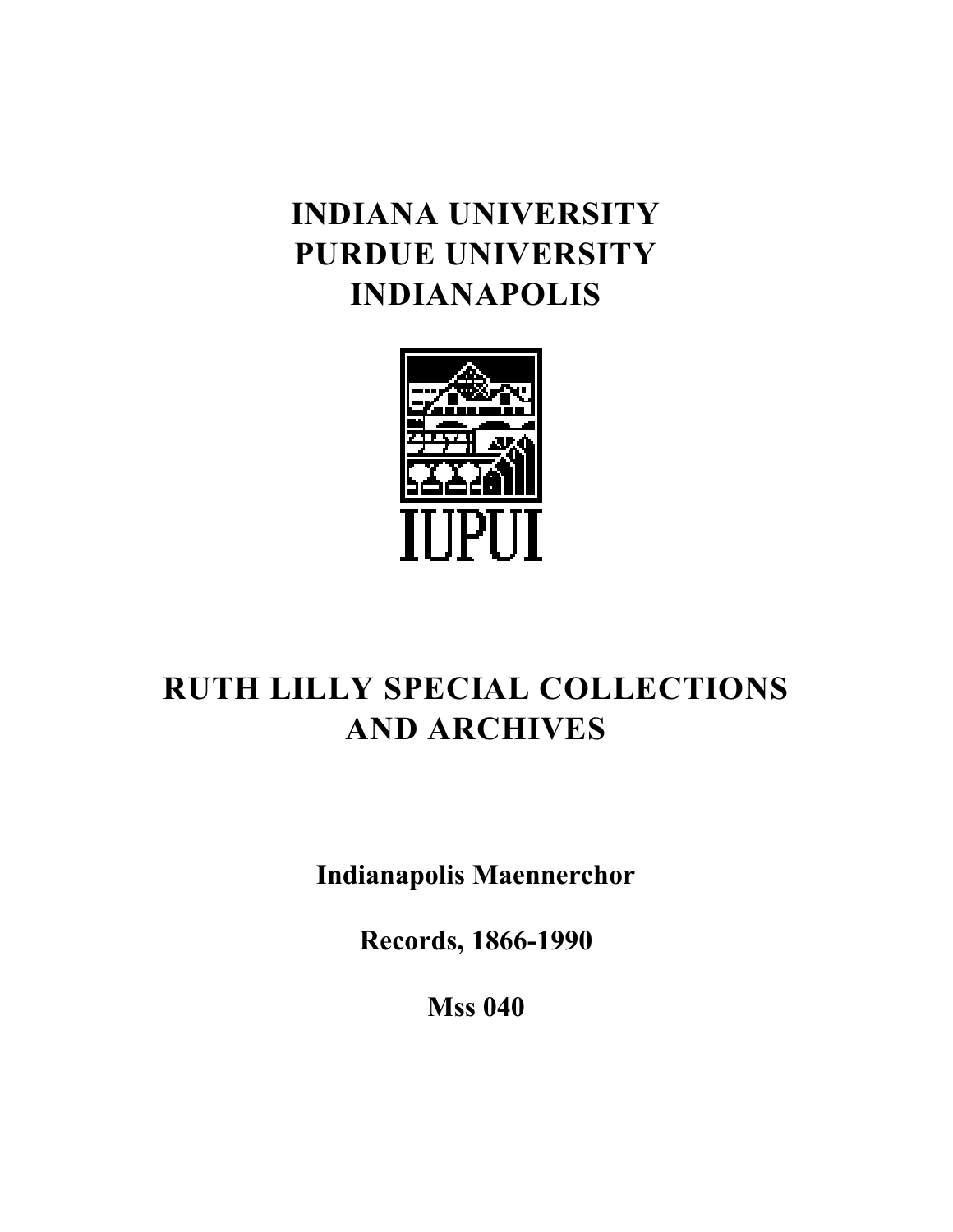## **Indianapolis Maennerchor Records, 1866-1990 Mss 040 5.0 c.f (3 cartons, 2 document boxes, 3 flat boxes)**

## **ABSTRACT**

The Indianapolis Maennerchor (men's choir) emerged from a circle of young men who were part of a wave of immigration that followed the failed European revolutions of 1848. From its formal organization in June 1854 and first performance in May 1855, the Maennerchor provided a cultural focus for the "48ers" that was as important as the "sound mind and body" activities of the Turners. After the American Civil War the Maennerchor emerged as one of the most significant German organizations in Indianapolis. By 1900 the apparent cohesiveness of the German community began to fragment when the Maennerchor, and their main patron, John P. Frenzel, began to distance themselves from the new Deutches Haus (German House) constructed by the Socialer Turnverein. This split was emphasized by the construction of Maennerchor Hall in 1907. World War I hurt the German community as a whole, and in combination with the death of Frenzel, the Maennerchor began to struggle. The Depression forced the Maennerchor to leave their hall in the early 1930s and become affiliated with the Athenaeum (Deutches Haus). In 1943 the Maennerchor joined with the Knights of Columbus and Murat Shrine to present a mixed chorus performance known as the Triad Concert that helped to revive awareness and interest in the group. The decline of German societies in Indianapolis during the 1960s led to strains which prompted a break with the Athenaeum in 1973. An attempt to return to the Maennerchor Hall failed when the building was razed in 1974. Through the 1990s they have struggled with membership and financial constraints, but have continued to perform regularly.

## **ACCESS**

This collection is open to the public without restriction. The copyright law of the United States (Title 17, United States Code) govern the making of photocopies or other reproductions of copyrighted material.

## **PREFERRED CITATION**

Cite as: Indianapolis Maennerchor Records, 1866-1990, Mss 040, Ruth Lilly Special Collections and Archives, IUPUI University Library, Indiana University Purdue University Indianapolis.

# **ACQUISITION**

Presented by the Indianapolis Maennerchor, with some materials contributed by the Athenaeum Turners, and individual members of both societies, October 1978-March 2000. A78-11, A85-7, A88-45, M40 (A90-41), M44 (A91-41), M55 (A92-3), A93-80

Processed by Erik L. Lindseth and Gregory H. Mobley, January 2003.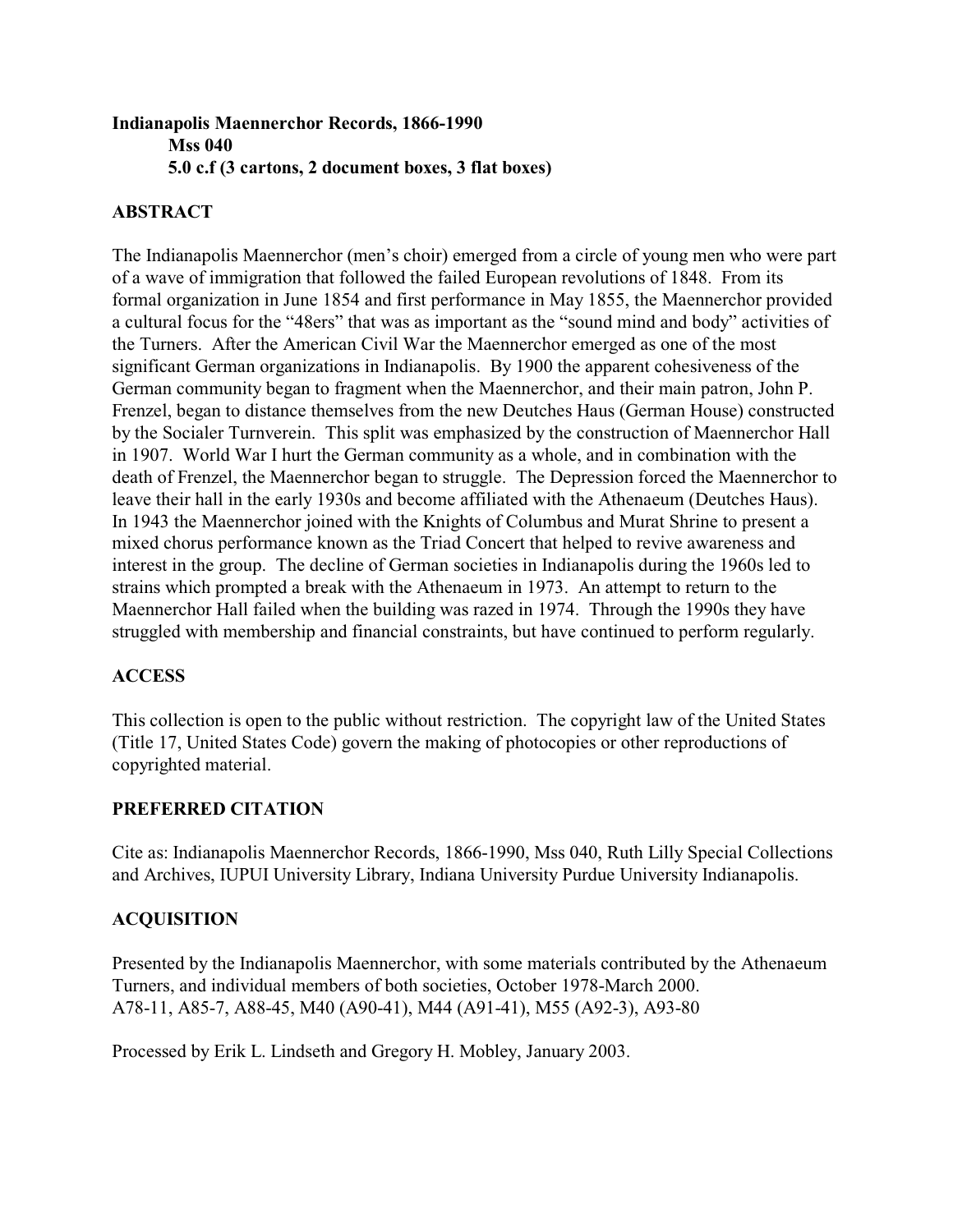#### **HISTORICAL NOTE**

The Indianapolis Maennerchor was formally established in June of 1854 after developing from a small group of young men who had gathered informally in the evenings to sing songs which reflected contemporary nationalist feelings in Germany. They were all recent immigrants to the United States and part of the wave of immigrants often described as "the 48ers," even though many had not been directly involved in the failed European revolutions of 1848. Meeting originally in a room rented by Eduard Longerich, Adolph Schnellschmidt, and Hubert and Gottfried Recher, and under the direction of Longerich, the first "unconstrained assemblages" soon evolved into more formal rehearsals. For many of the young German-speaking immigrants, the preservation of their musical traditions was an important aspect of their ethnic identity and an crucial part of the German nationalism that had developed in the first half of the nineteenth century. Indeed the foundation of the first German singing club for male voices in 1808 by Carl Friedrich Zelter (at the suggestion of Goethe) established an association with the German Romantic movement. This movement, typified by the music of Carl Maria von Weber, Richard Wagner, Robert Schumann and others, championed an ideal of Germanic culture and ethnic identity.

The first public concert was organized by Longerich, Nicolaus Jose and Georg Bauer and held in Washington Hall on May 28, 1855. After performing at the eighth national Saengerfest (song festival) in Cincinnati the next year, the Indianapolis Maennerchor went on to host the first state chorus festival in 1858. When Eduard Longerich returned to Germany in 1858 to recover from a bout with malaria (a common occurrence in Indianapolis before the local swamps were drained), Ernst Despa became the new director of this increasingly prominent society. Despa, a house painter who later became a prominent member of the Freethinker Society, provides an early link with the liberal activists who were beginning to emerge as leaders in the German community of Indianapolis.

After the Civil War the Maennerchor benefitted from the professional training and musicianship of Professor Carl H. Weegmann, who was widely acclaimed regionally for his production of a successful mixed-chorus operetta in 1869. Under the direction of Prof. Weegmann, the Indianapolis Maennerchor hosted the national Saengerfest of the North American Saengerbund in September of 1867. The construction of an impressive temporary Saengerfest Hall and the festivities associated with the arrival of nearly 800 delegates from 41 societies on the cultural environment of the city provides one of the most significant markers for the rising importance of German societies in Indianapolis.

During the 1870s the Maennerchor experienced continued success with Max Lechner as director. Notable during this period was the foundation of a music school by Director Lechner to train the children of members for future involvement with area choirs, and the concert given at Roberts' Park Church in September 1878 for the benefit of victims of yellow fever in the South. This era peaked with the 25<sup>th</sup> anniversary of the society which was celebrated in 1880. Director Lechner resigned soon after and was replaced by Alexander Ernestinoff for two years before he too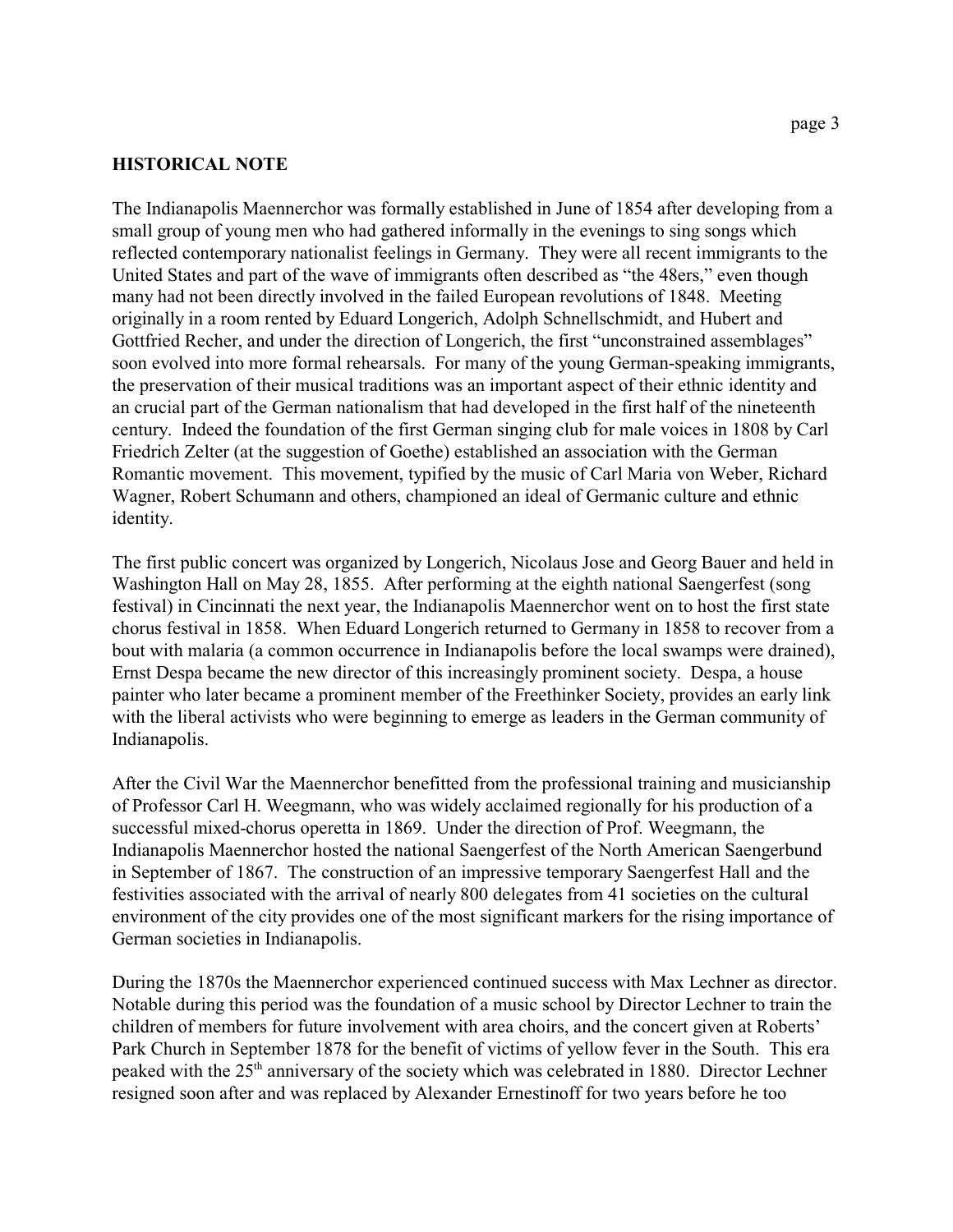resigned and became associated with the Liederkranz singing society, the Musikverein, and eventually helped establish the Indianapolis Orchestra, and served as its first director.

Ernestinoff was succeeded as director of the Maennerchor by Professor Karl Barus of Cincinnati, who led the group until 1896. During the Barus era Indianapolis enjoyed numerous operas produced under his directorship and starring members of the Maennerchor. Professor Barus was also involved in producing a series of great May Festivals in which he conducted a massed choir of approximately 600 singers, and it was during this period that the Maennerchor established of a tradition of holding masked balls which soon became one of the highlights of the social season.

By 1878 the Maennerchor had outgrown the Turnhalle and Union Hall facilities they had been using and decided to rent the old City Hall on East Washington Street for rehearsals and performances. They raised the substantial sum of \$10,000 to renovate the building in 1897 and continued to occupy that location until March 1907 when they moved to the specially built Maennerchor Hall on the northwest corner of Michigan and Illinois Streets. The pinnacle of the Maennerchor was probably the Golden Jubilee of 1904 which was marked by a wide variety of festivities and even recognition from the Emperor of Germany who sent a gold memorial medal.

This was followed by the 1908 National Saengerfest of the North American Saengerbund. Described as "the most brilliant musical festival ever to be held" in Indiana, it brought 75,000 visitors to Indianapolis and helped to establish the city as a national center for German culture in America. The Maennerchor Artist Concert series became a regular venue for some of the most prominent European and American performers of the day (including Alma Gluck, Efrem Zimbalist, Pablo Casals, and Vladimir Horowitz) during the early decades of the century.

Under the patronage of John P. Frenzel, president of Merchants National Bank, the Maennerchor achieved sufficient local importance that the dedication of the new Maennerchor Hall in 1907 was attended by Charles Fairbanks, Vice President of the United States, Charles Bookwalter, mayor of Indianapolis (both are listed as members of the Maennerchor in 1904), and a number of other leading lights of the day, including James Whitcomb Riley. Frenzel eventually became something of an obstacle to its long-term prosperity, however, since in exchange for his financial support he personally controlled membership in the society.

The death of John P. Frenzel in 1933 and the cancelling of his will, which had made provisions for the continued support of the Maennerchor, proved disastrous for the society in the midst of the Great Depression. Within months they were forced to relinquish their hall (which became a nightclub for a few years until it was purchased by Indiana University from the Maennerchor Hall Association in 1946 to house the IU Law School) and form an association with the Athenaeum in 1936.

The association with the Athenaeum may have helped to save the Maennerchor during the 1940s since its proximity to the Murat Shrine building led to an annual Triad concert with the Murat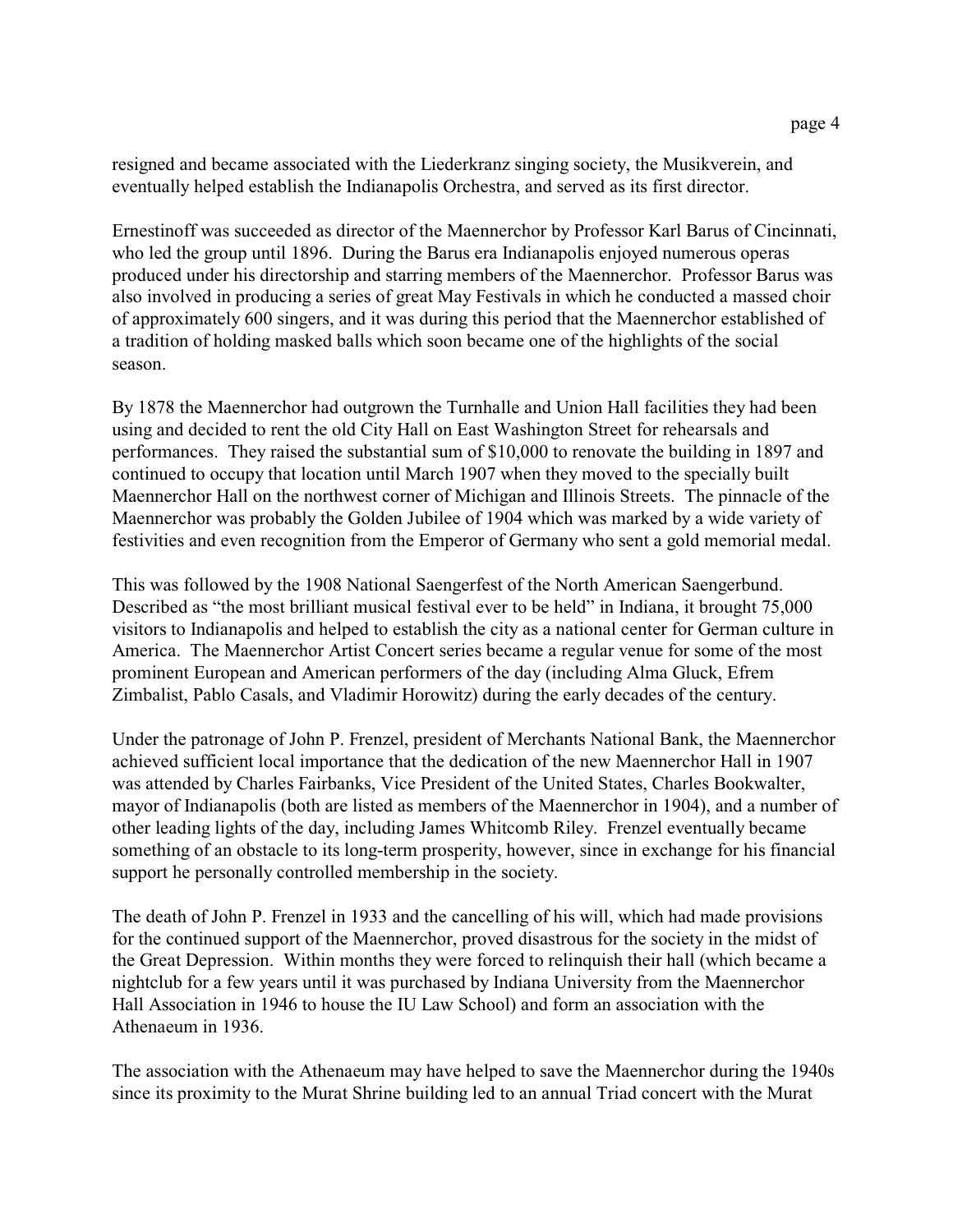Shrine "Chanters" and the Knights of Columbus "Columbians". Under the leadership of Clarence Elbert from 1936 to 1954, the Maennerchor grew in numbers and in cultural prominence so that "at times they were receiving equal billing with the Indianapolis Symphony". (Duncan 1987 history)

During the 1960s all of the German clubs began to decline in membership, and financial problems soon followed. The stress and uncertainty which characterized the Athenaeum during the 1970s helped to cause the the Maennerchor to withdraw from its association with that group in January 1973. The Maennerchor then attempted, with the help of the Historic Landmarks Foundation of Indiana, to return to the old Maennerchor Hall. However in the midst of public discussion with several musical and historical groups, the building was abruptly demolished by American States Insurance in October of 1974. Without a permanent home, and with an aging membership, the Maennerchor has struggled at times during the 1980s and 1990s, however they continue to present two to three performances per year.

## **REFERENCES**

- Emmerich, C.E., *Festschrift zur Feier des Vierzigjaehrigen Stiftungsfestes des Indianapolis Maennerchor*. Indianapolis, 1894.
- Keller, Josef, *Festschrift zur feier des Fuenfzigjahrigen Stiftungsfest des Indianapolis Maennerchor*. Indianapolis, 1904.
- Probst, George Theodore. *The Germans in Indianapolis: 1840-1918*. Revised and illustrated edition by Eberhard Reichman. Indianapolis, IN: German-American Center, IUPUI & Indiana German Heritage Society, 1989.
- Snyder, Suzanne Gail. *The* Männerchor *tradition in the United States: A historical analysis of its contribution to the American musical culture.* University of Iowa PhD thesis: 1991.
- Snyder, Suzanne Gail. "The Indianapolis Männerchor : contributions to a new musicality in midwestern life" in *Music and culture in America, 1861-1918*. Edited by Michael Saffle, New York : Garland Pub., 1998. Pp. 111-140.

## **RELATED MATERIALS**

Athenaeum Turners Records, 1880-1999, Mss 032, Ruth Lilly Special Collections and Archives, IUPUI University Library, Indiana University Purdue University Indianapolis

Oscar Frenzel Collection, 1876-1904, Ruth Lilly Special Collections and Archives, IUPUI University Library, Indiana University Purdue University Indianapolis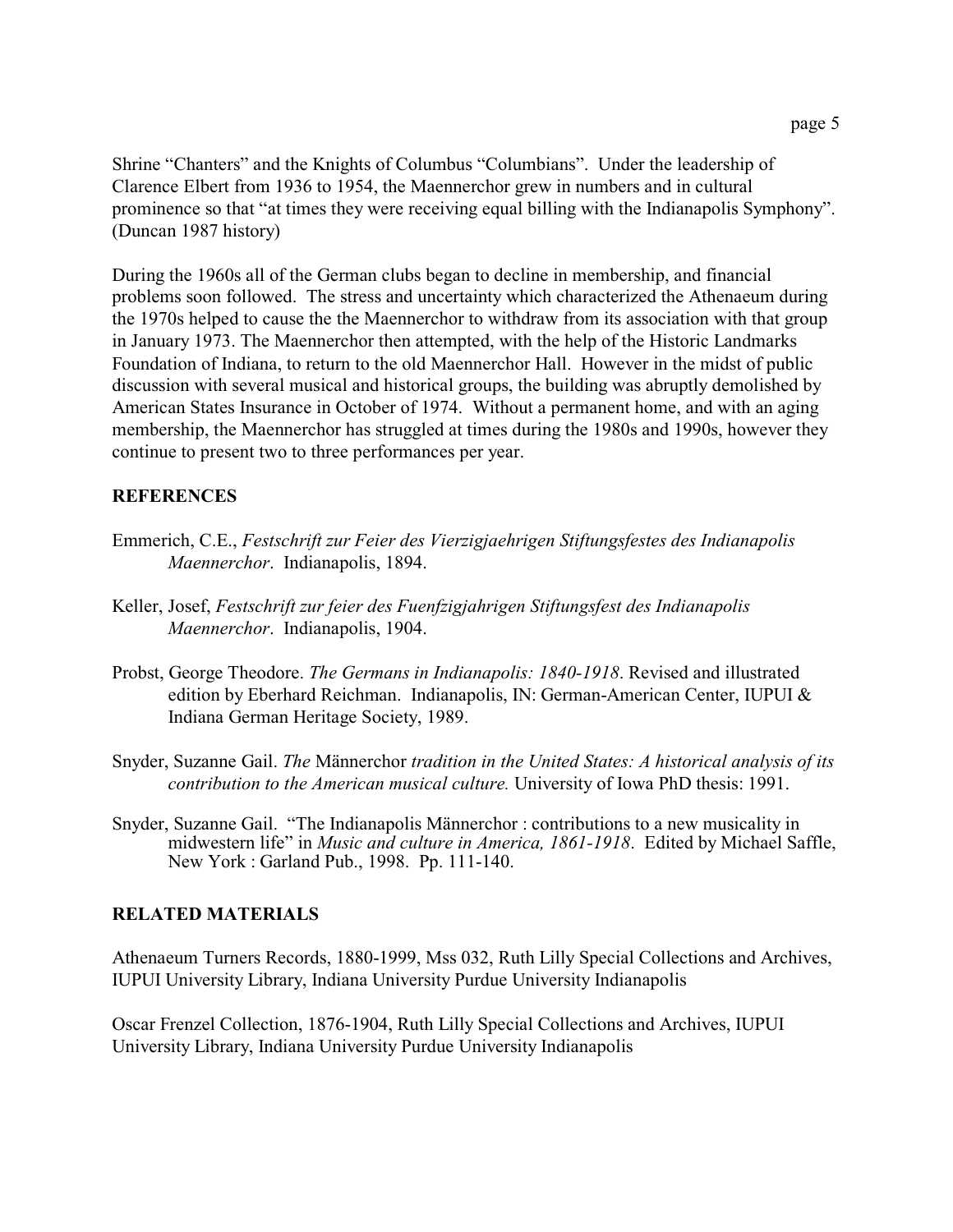Small German Collections, Ruth Lilly Special Collections and Archives, IUPUI University Library, Indiana University Purdue University Indianapolis

- Liederkranz
- Musikverein und Deutche Klub
- Indiana German Heritage Society

The Maennerchor Society of Indianapolis website URL:<http://www.maennerchor.org/>.

#### **SCOPE AND CONTENT NOTE**

Typical of many German-American organizations of this period, the Maennerchor functioned through an elaborate system of committees, with 12 separate committees listed for the 1904 Golden Jubilee alone. The dozens of committees which appear in this collection have been grouped together by function even though the continuity of the committee record series listed is not always clear. The 21 series in the collection are Constitutions and Bylaws, Executive Committee Records, Correspondence, Attendance Committee Records, Entertainment Committee Records, Financial Committee Records, History Records, Librarian Records, Membership Committee Records, Outside Events Committee Records, Production and Stage Committee Records, Program/Music Committee Records, Publicity Committee Records, Recording Committee Records, Ticket Committee Records, Triad Concert Committee Records, Ways and Means Committee Records, Women's Auxiliary Records, Related Organizations, Photographs, and Audio Materials. Photographs and audiovisual materials are listed both in the appropriate series and in photograph and audiovisual inventories at the end of the series list.

**Constitutions and Bylaws, 1897-1988** contain a printed copy of the constitution of the society dated 1897 detailing the structure and organization of the Turnverein, and several typewritten revisions from 1947, 1976, and 1988.

**Executive Committee Records, 1904-1990,** contain minutes of executive meetings and the annual general meetings with reports from the President and choir Director and legal documents. The Executive Committee absorbed the responsibilities of the Nominating Committee in 1987. The legal documents include a statement of anti-Nazi and Non-profit status, the 1947 sale of Maennerchor Hall to IU, Choir Director employment contracts, ans a proposed Maennerchor and Athenaeum association agreement from 1975. Also included in these records are lists of members of the Standing Committees. These records provide perhaps the clearest description of the activities of the Maennerchor after World War II. See also the Athenaeum Turners Collection for reports of the Chorus Committee to the Athenaeum Turner annual meetings, which are especially useful for the 1950s.

**Correspondence, 1903-1990**, includes correspondence from the Golden Jubilee celebrations in 1904, a letter from director Reckzeh to Assistant Director Elbert in 1937, and general correspondence from 1942-1990. There are also general mailings to the membership, including a newsletter from 1973. See also the Athenaeum Turners collection for correspondence from the Athenaeum Presidents, and the *Athenaeum News* and *Newsletters* during the period of the Maennerchor's affiliation with the Athenaeum (1936-1973).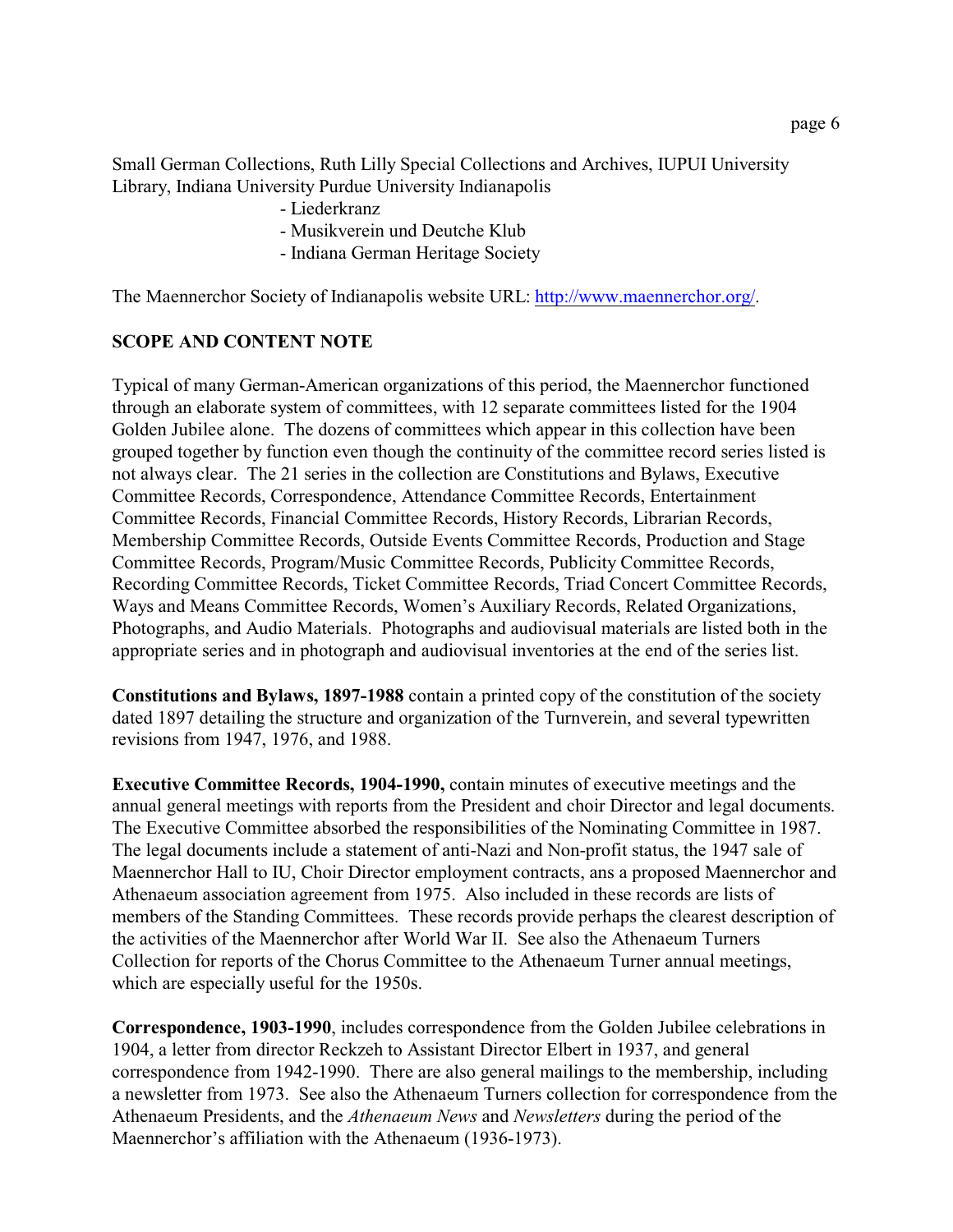Notable in this series is an exchange of letters in 1980-1981 with Norman L. Merrifield, music instructor at Crispus Attucks High School, that contain biographical information and references to Merrifield's musical background. Merrifield has been cited as a significant influence in the musical education of jazz trombonist J.J. Johnson, and other jazz greats from Indianapolis.

**Attendance Committee Records, 1940-1972**, contain annual reports and lists of members attending practices. While relatively few records survive, there was significant emphasis placed on attendance of both practices and performances. An interesting aspect of these records are the collections for the "Bummelkasse", which seems to have been an entertainment slush fund.

**Entertainment Committee Records, 1879-1976**, contain a few annual reports from the post-World War II era, and invitations to balls and parties around the turn of the century. This committee was supposed to provide a social environment for members of the choir. Also included in this series are two Maennerchor humor newspapers produced in 1900 and 1914.

**Financial Committee Records, 1943-1988** contain reports and records from the Financial Secretary and the Treasurer. These offices occasionally combine and duties seem to overlap.

**History Records, 1908-1990**, include unpublished notes from the histories of Joseph Keller and Kenneth Duncan, various photocopies assembled by Kenneth Duncan, and a few select newspaper articles. There are also handwritten histories from 1904 and the mid-1960s and an inventory list of the Maennerchor rooms from 1947.

**Librarian Records, ca. 1940-1976**, include annual reports from 1961, 1971, 1976, and listings of music held in the music library, as well as a selection of music and lyrics.

**Membership Committee Records, 1894-1989**, include a few committee reports, a good set of rosters from 1894 to 1989, and recruitment materials from the 1960s

**Outside Events Committee Records, 1964-1972**, include annual reports, and contracts for performances not held in the Athenaeum building, most notably the "Evening of Song with Donald Neuen" presented annually with the Indianapolis Symphonic Choir. This series also contains information and correspondence relating to a short-lived musical scholarship program with Indianapolis area high-schools, 1967-1972.

**Production and Stage Committee Records, 1970-1971,** contain reports on remodeling of stage facilities.

**Program / Music Committee Records, 1866-1990**, contain programs from performances, a list of guest artists and correspondence relating to appearances, handbills, and a few examples of committee reports to the President or Board of Directors. The Music Committee annual reports list performances during the previous year (1944-1975), and there is some correspondence regarding changes in the format of programs.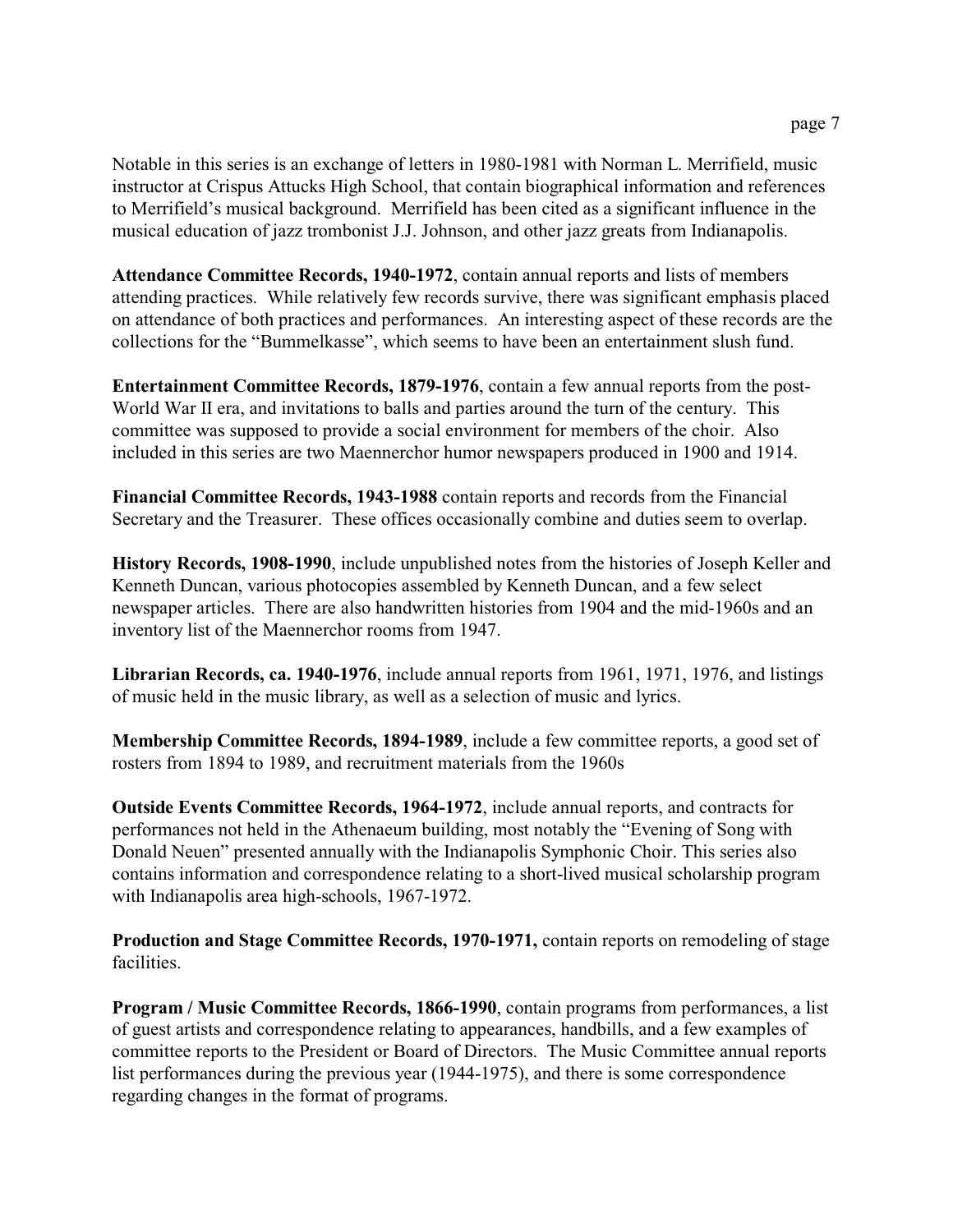**Publicity Committee Records, 1942-1980**, contain annual reports from the Publicity Committee and examples of publicity notices and mailings. The records from this period correspond to the period of affiliation with the Athenaeum Turners so that there is also a significant overlap with Athenaeum events.

**Recording Committee Records, 1951-1975,** contain annual reports regarding the recording and radio broadcast of performances during the early 1970s. Also included in this series are audio (vinyl) recordings produced for the centennial celebrations in 1954, four reel-to-reel tapes from the  $125<sup>th</sup>$  anniversary concert in 1979, and some materials from the 1970s related to custom recording.

**Ticket Committee Records, 1959-1972,** are an incomplete series of 8 reports on the number of tickets sold for individual performances.

**Triad Concert Committee Records, 1969-1989,** contain annual reports and minutes from meetings with the Knights of Columbus and Murat Shrine to organize the Triad Concerts. Financial information and some correspondence are also included in this series. See also the Program Records for Triad performance programs.

**Ways and Means Committee Records, 1989-1990**, contain a series of monthly reports and a grant application addressed to the Indianapolis Foundation, as part of an attempt to find funding to underwrite the appearance of guest artists for the 1990 season.

**Women's Auxiliary Records, 1900-1973** contain a printed constitution and by-laws from 1900, early programs from a lecture and recital series, roll books from te 1940s and 1950s, documents from the financial dispersal of the group in 1961, and some later newspaper clippings. A curious item, given the activism of the Feminist Movement during the 1970s, is a newspaper reference to the Ladies Society as the "Maennerfrauen" or Men's Wives.

**Related Organizations, 1899-1947,** contain records from the Nordamerikanischen Saengerbundes (North American Singers' Union) and the Saengerbund Freiheit of Chicago. The Nordamerikanischen Saengerbundes was a national organization of German-American singing societies. Its records include constitutions and programs and songbooks for Saengerfests (singing festivals) the organization sponsored. The Indianapolis Maennerchor belonged to the Nordamerikanischen Saengerbundes, and John P. Frenzel served as national treasurer.

The Saengerbund Freiheit was a German-American singing organization in Chicago. Karl Reckzeh was the group's director from 1905 to 1947. Between 1920 and 1939 he split his time between Chicago and Indianapolis while serving as the director of the Indianapolis Maennerchor. The Freiheit scrapbook, which contains mainly concert programs, allows for comparisons of the music performed by the two men's choirs.

**Photographs, 1899-1982,** contain portraits and concert photographs of the Indianapolis Maennerchor and of the Triad chorus, photographs of individual members of the Maennerchor, portraits of guest artists (often autographed for the Maennerchor or individual members),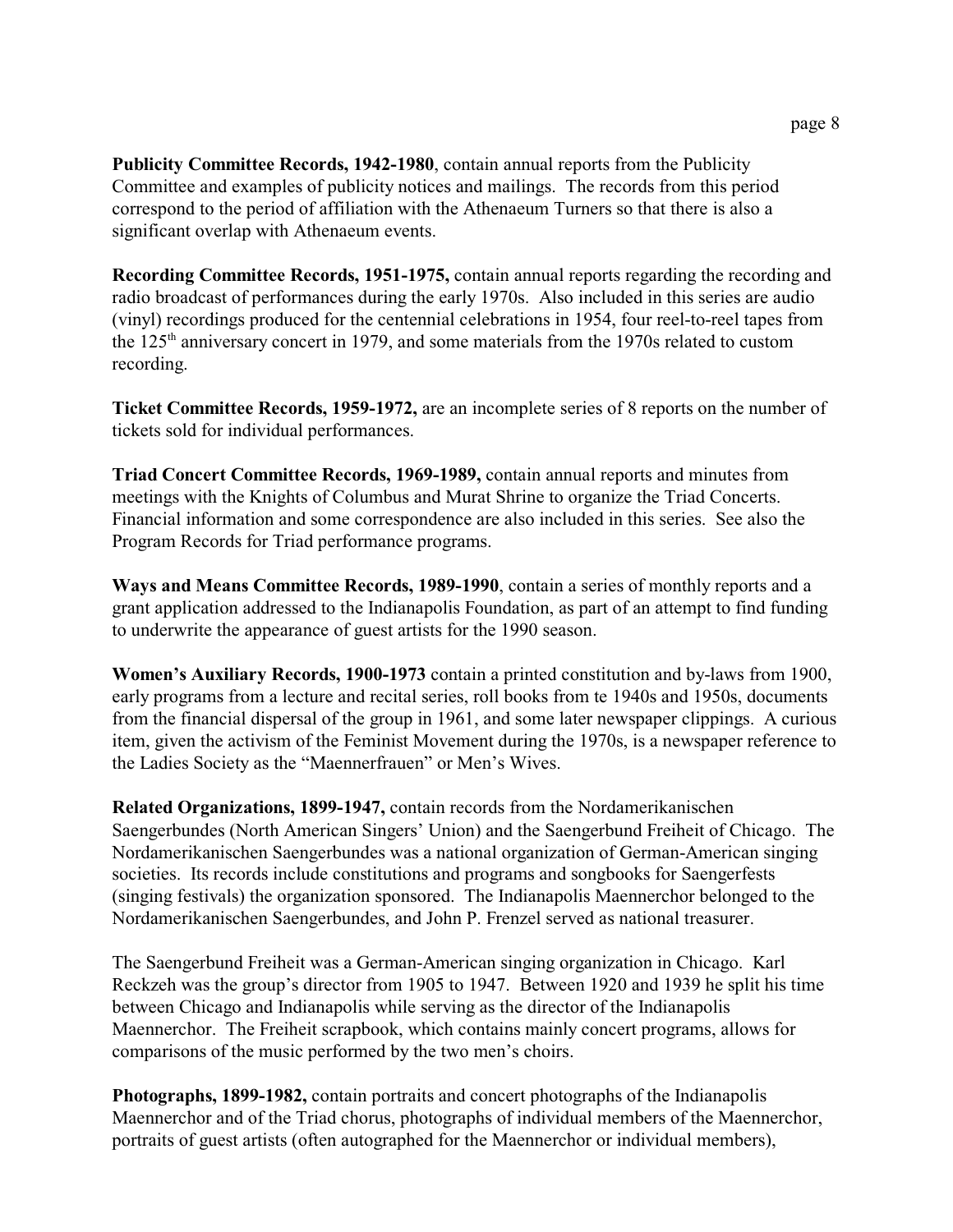pictures of various Maennerchor social activities, pictures of members of the Maennerchor Women's Auxiliary, and picture post cards relating to the Nordamerikanischen Saengerbundes' 1908 Saengerfest.

**Audio Materials, 1954-1979,** include two 45 rpm vinyl records issued in conjunction with the Maennerchor's centennial and four reel-to-reel audiotapes of the Maennerchor's 125<sup>th</sup> anniversary concert.

## **SERIES LIST**

| <b>CONTENTS</b>                                                                               | <b>BOX</b>     | <b>FOLDER</b>  |
|-----------------------------------------------------------------------------------------------|----------------|----------------|
| <b>Constitutions and Bylaws</b>                                                               |                |                |
| Constitutions and by-laws, printed, 1897-1988                                                 | $\mathbf{1}$   | $\mathbf{1}$   |
| <b>Executive Committee / Board of Directors</b>                                               |                |                |
| Minutes for executive and annual meetings, 1942-1944                                          | $\overline{4}$ | $\mathbf{1}$   |
| Minutes for executive and annual meetings, 1945-1990                                          | $\mathbf{1}$   | $2 - 6$        |
| President's reports, 1944-1990                                                                | 1              | $\tau$         |
| Director's report, 1950, 1955, 1960                                                           | 1              | 8              |
| Vice President's report, 1982                                                                 | 1              | 9              |
| Steering Committee, 1975, 1977                                                                | 1              | 10             |
| Standing Committee lists, 1904, 1960-1969                                                     | 1              | 11             |
| Biographies of directors and accompanists, 1936-1987                                          | $\mathbf{1}$   | 12             |
| Nominations and ballots, 1945-1972                                                            | $\mathbf{1}$   | 13             |
| Legal documents, 1947-1989                                                                    | 1              | $14 - 15$      |
| Correspondence                                                                                |                |                |
| General correspondence, 1943-1990                                                             | 1              | $16 - 23$      |
| Correspondence regarding Golden Jubilee, 1903-1904                                            | 1              | 24             |
| Maennerchor mailings, 1934-1983                                                               | 1              | 25             |
| Letter from conductor Karl Reckzeh, 1937                                                      | 1              | 26             |
| Correspondence regarding war effort, 1942-1945                                                | 1              | 27             |
| Correspondence regarding Karl Arendt book on Rapp's                                           | 1              | 28             |
| Harmony Society, including lyrics for "Wabasch<br>Lied", and "Harmonie, du Bruderstadt", 1965 |                |                |
| Correspondence regarding Maennerchor Hall, 1974                                               | 1              | 29             |
| Correspondence with Norman L. Merrifield, 1980-1981                                           | $\mathbf{1}$   | 30             |
| <b>Attendance Committee</b>                                                                   |                |                |
| Annual reports, 1947-1972                                                                     | $\mathbf{1}$   | 31             |
| Attendance records, 1917-1972                                                                 | 1              | 32-37          |
| <b>Entertainment Committee</b>                                                                |                |                |
| Annual reports, 1945-1972                                                                     | $\mathbf{1}$   | 38             |
| Minutes, 1934-1936                                                                            | $\mathbf{1}$   | 39             |
| Invitations to parties and balls, 1879-1906                                                   | 1              | 40             |
| Photographs, 1884                                                                             | 6              | $\overline{4}$ |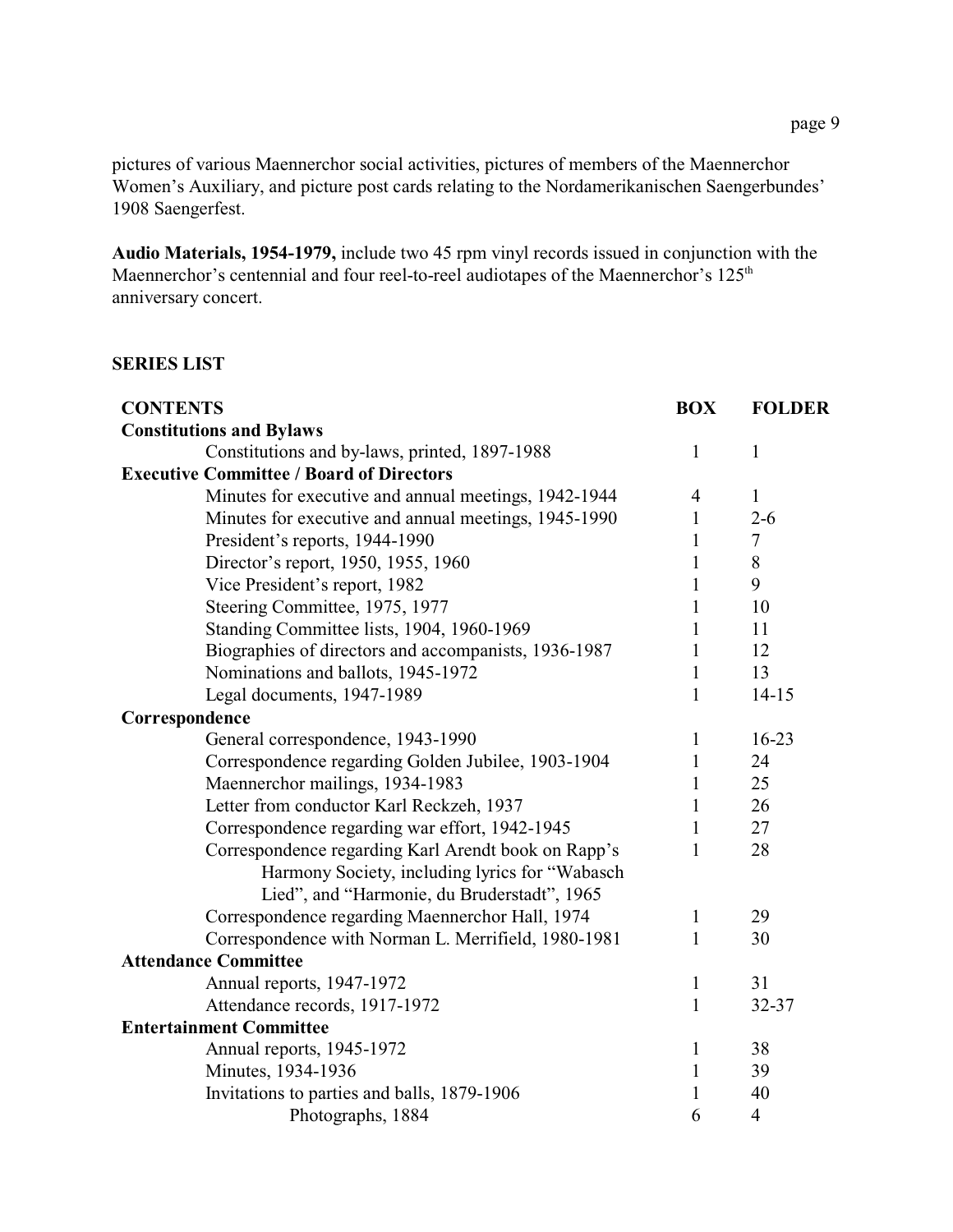page 10

| <b>CONTENTS</b>                                         | <b>BOX</b>     | <b>FOLDER</b>  |
|---------------------------------------------------------|----------------|----------------|
| <b>Entertainment Committee (cont.)</b>                  |                |                |
| Entertainment activities, 1954-ca. 1977                 | $\mathbf{1}$   | 41             |
| Photographs, 1935-1981                                  | 6              | $5 - 7$        |
| Humorous publications, 1900, 1914                       | 1              | 42             |
| <b>Financial Committee</b>                              |                |                |
| Financial Secretary's records, 1919-1939                | 4              | $\overline{2}$ |
| Financial / Treasurer annual reports, 1943-1989         | $\mathbf{1}$   | 43             |
| Treasurer monthly and quarterly reports, 1973-1989      | 1              | 44             |
| Proposed budgets, 1944-1988                             | $\mathbf{1}$   | 45             |
| Bills and receipts, 1902-1907, 1940-1942                | 1              | 46-48          |
| Financial reports for German Park activities, 1977-1987 | 1              | 49             |
| <b>History</b>                                          |                |                |
| Annual report, 1960-1961                                | $\mathbf{1}$   | 50             |
| Correspondence, 1989                                    | 1              | 51             |
| Histories, 1894-1990                                    | 1              | 52-54          |
| Speeches, 1916-1974                                     | $\mathbf{1}$   | 55             |
| Newspaper clippings, 1933-1975                          | $\mathbf{1}$   | 56             |
| Inventory of Maennerchor property, 1947                 | $\mathbf{1}$   | 57             |
| Awards, 1967-1988                                       | 1              | 58             |
| Pins, n.d.                                              | 4              | $\overline{3}$ |
| Photographs, 1906                                       | 6              | $8-9$          |
| Librarian                                               |                |                |
| Annual reports, 1960-1976                               | $\overline{c}$ | $\mathbf{1}$   |
| Music holdings list, 1961                               | $\overline{2}$ | $\overline{2}$ |
| Sheet music and lyrics, 1899-ca. 1970                   | $\overline{2}$ | $3-4$          |
| Songbooks, ca. 1880s                                    | $\overline{2}$ | $5-6$          |
| <b>Membership Committee</b>                             |                |                |
| Reports, 1944-1976                                      | $\overline{2}$ | 7              |
| Roster lists, 1894-1989                                 | $\overline{2}$ | $8 - 13$       |
| Honorary members, 1938                                  | $\overline{c}$ | 14             |
| Recruitment, 1960-1976                                  | $\overline{2}$ | 15             |
| <b>Outside Events Committee</b>                         |                |                |
| Annual reports                                          | $\overline{c}$ | 16             |
| Minutes, 1964-1970                                      | $\overline{2}$ | 17             |
| Contracts for performance facilities, 1969-1987         | $\overline{2}$ | 18             |
| Music scholarship guidelines /correspondence, 1967-1972 | $\overline{2}$ | 19             |
| Photographs, 1968                                       | 6              | 10             |
| "Evening of Song with Donald Neuen" poster, 1966        | 5              | $\overline{2}$ |
| <b>Production and Stage Committee</b>                   |                |                |
| Annual reports, 1970-1971                               | $\overline{2}$ | 20             |
| <b>Program /Music Committee</b>                         |                |                |
| Music Committee annual reports, 1944-1963               | $\overline{2}$ | 21             |
| Program format proposal, 1966, 1975                     | $\overline{2}$ | 22             |
|                                                         |                |                |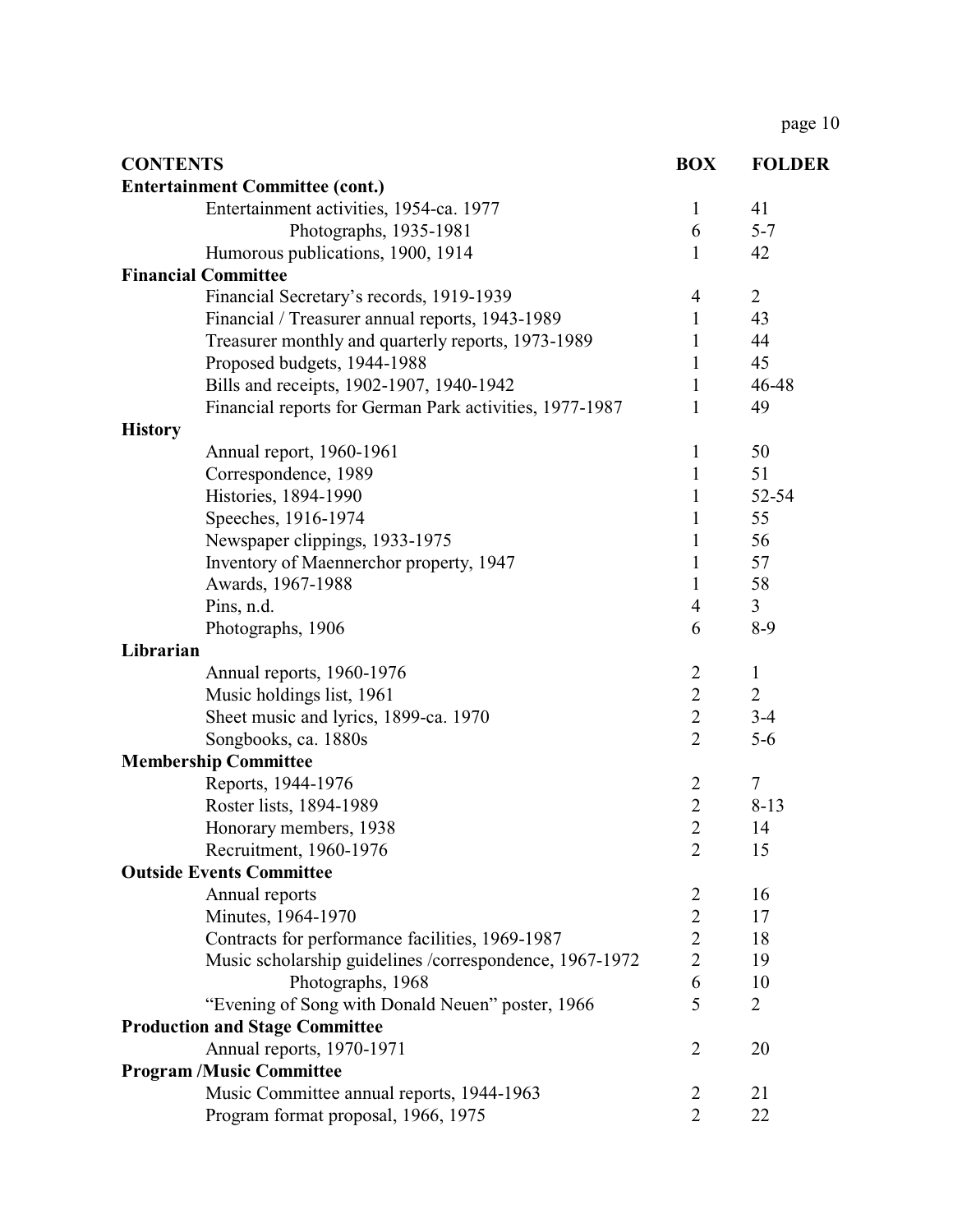page 11

| <b>CONTENTS</b>                                      | <b>BOX</b>     | <b>FOLDER</b>  |
|------------------------------------------------------|----------------|----------------|
| Program/Music Committee (cont.)                      |                |                |
| Lists of guest artists and special events, 1903-1976 | $\overline{2}$ | 23             |
| Photographs, 1957-1964                               | 6              | 11             |
| Guest artist officer report, 1963-1974               | $\overline{2}$ | 24             |
| Correspondence regarding guest artists, 1956-1964    | $\overline{2}$ | 25             |
| Contracts with guest artists, 1983-1986              | $\overline{2}$ | 26             |
| Guest artists handbills, 1941-1985                   | $\overline{2}$ | 27             |
| Concert programs, 1866, 1879-1949                    | $\overline{2}$ | 28-36          |
| Photographs, 1883                                    | 6              | 17             |
| Concert programs, 1950-1990                          | $\mathfrak{Z}$ | $1 - 3$        |
| Program schedules, 1968-1988                         | $\overline{3}$ | $\overline{4}$ |
| Program poster, 1935                                 | 5              | 1              |
| Photographs, 1940-1989                               | 6              | $12 - 16$      |
| <b>Publicity Committee</b>                           |                |                |
| Annual reports, 1945-1972                            | 3              | 5              |
| Publicity notices, 1942-1991                         | 3              | $6 - 7$        |
| Photographs, 1967                                    | 6              | 18             |
| <b>Recording Committee</b>                           |                |                |
| Annual reports, 1969-1972                            | $\mathfrak{Z}$ | 8              |
| Recording and cover information, 1954, 1975          | $\overline{3}$ | 9              |
| Centennial anniversary recording, 1954               |                |                |
| 125 <sup>th</sup> anniversary concert tapes, 1979    |                |                |
| <b>Ticket Committee</b>                              |                |                |
| Annual reports, 1959-1972                            | 3              | 10             |
| <b>Triad Committee</b>                               |                |                |
| Annual reports and meeting minutes, 1967-1989        | 3              | 11             |
| Triad concert programs, 1943-1967                    | $\mathfrak{Z}$ | $12 - 13$      |
| Photographs, 1947-1982                               | 6              | 19             |
| <b>Ways and Means Committee</b>                      |                |                |
| Monthly reports 1989-1990                            | 3              | 14             |
| Application to Indianapolis Foundation, 1990         | 3              | 15             |
| <b>Maennerchor Ladies Society</b>                    |                |                |
| Constitution and bylaws, 1900                        | 3              | 16             |
| Roll books, 1943-1960                                | $\overline{3}$ | 17             |
| Activities, 1900-1904, 1973                          | 3              | 18             |
| Financial records, 1961                              | $\overline{3}$ | 19             |
| Photographs, 1940s                                   | 6              | 20             |
| <b>Related Organizations</b>                         |                |                |
| Nordamerikanischen Saengerbundes                     |                |                |
| Constitution and bylaws, 1900-1914                   | 3              | 20             |
| Saengerfest, 1899-1938                               | 3              | $21 - 22$      |
| Ribbons, 1908                                        | 4              | $\overline{4}$ |
| Photographs, 1908                                    | 6              | 21             |
| Saengerbund Freiheit, 1919-1947                      | 3              | 23             |